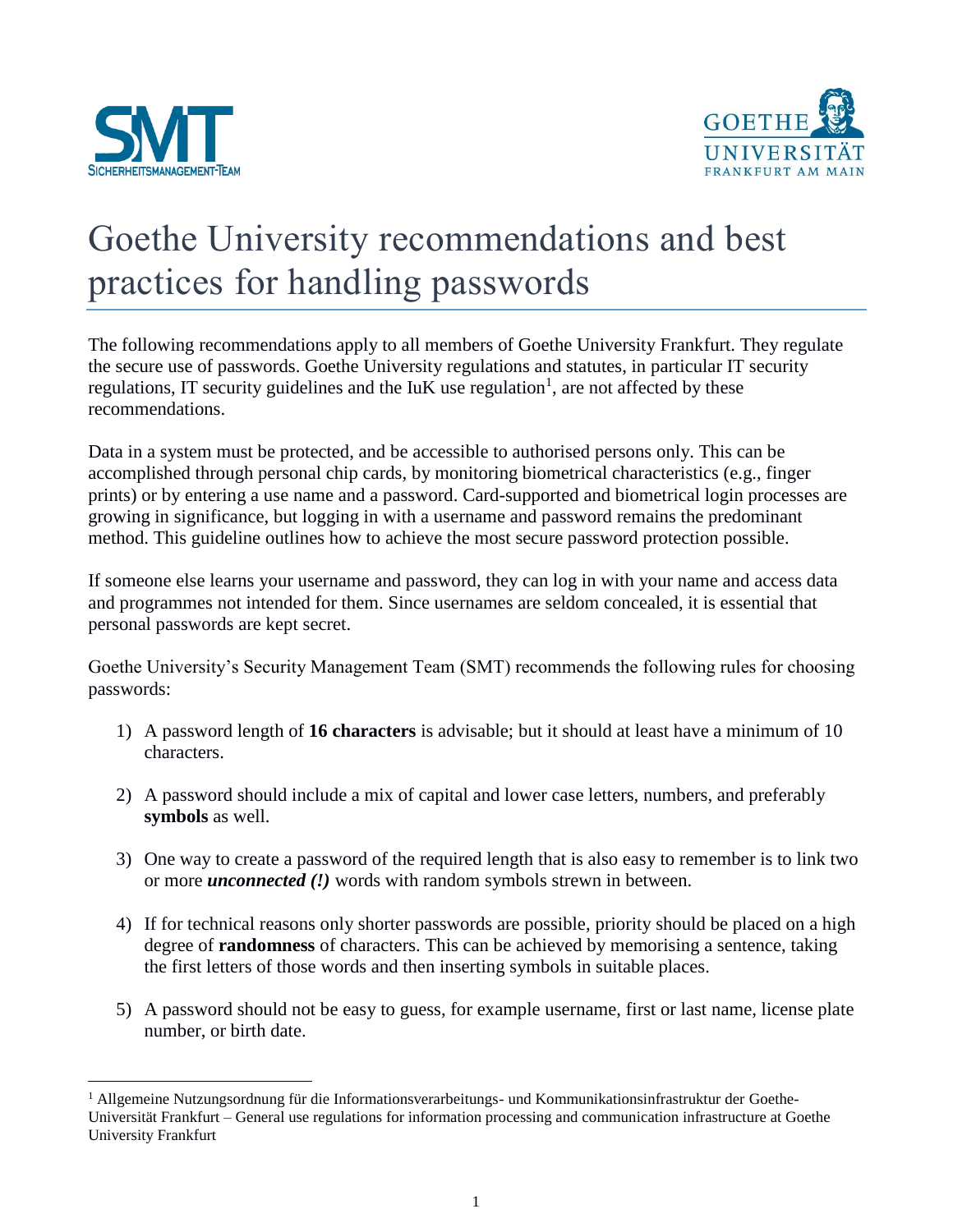



- 6) Passwords must be kept **secret** and changed regularly. **Passwords used officially** may **not** be used for external services.
- 7) One password should be used for one place only. Such passwords can be easily remembered by placing different characters in front of a frequently used chain of characters, for example: "GUHier2Mond%Kachel", "1aHier2Mond%Kachel",...
- 8) **Email logins** should be particularly well-protected, as they can be used to change to all other passwords. In no case should passwords be used that are also used in other places.
- 9) The following are **examples** of secure passwords (do not use these examples as your password under any circumstances as they can now easily be tested…):

```
Hier2Mond%Kachel
6uybi+sY
msJ$DR8Ttx
```
- 10) **Password managers,** i.e., programmes that store passwords help with managing the use of many different passwords. The password managers provided by web browsers should only be used if they have separate password protection given by the user. External programmes are preferable.
- 11) If you suspect that unauthorised persons have learned your password, or if a **system compromise** is suspected, **change your password** immediately. In this case, please contact the administrative or IT security officer in charge immediately. You can change **your HRZ password** at this link: <https://kartenservice.uni-frankfurt.de/mitarbeitercard/password>
- 12) Please contact your IT support or your IT security officer if you have any questions.

## **Further information:**

- Bundesamt für Sicherheit in der Informationstechnik (BSI) (Federal Office for Information Security) https://[www.bsi-fuer-buerger.de](https://www.bsi-fuer-buerger.de/)
- DFN Computer Emergency Response Team (DFN-CERT) [https://www.dfn-cert.de](https://www.dfn-cert.de/)
- IT-Sicherheitsmanagement-Team (SMT) Goethe-University IT Security Management Team https://[www.uni-frankfurt.de/smt](https://www.uni-frankfurt.de/smt)